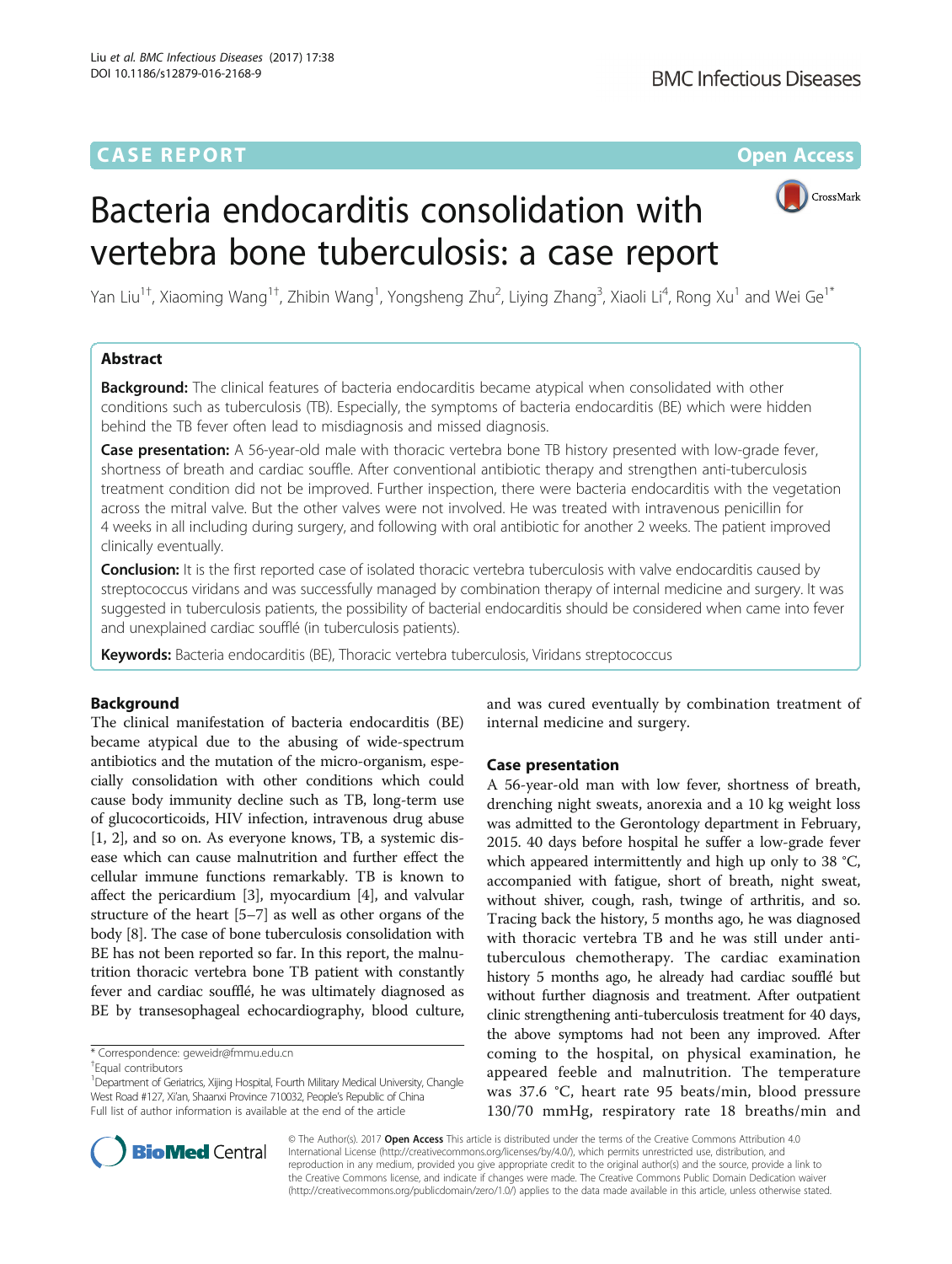oxygen saturation 98% on 2 L nasal prongs. Cardiac examination revealed a moderate S3, a grade III/VI aortic systolic ejection murmur, without signs of congestive heart failure. Abnormal laboratory investigations included a normochromic anemia with a hemoglobin level of 99 g/L (normal level 140 g/L to 160 g/L), a hypoproteinemia with albumin level of 30 g/L (normal value 40 g/L to 50 g/L) and elevated inflammatory markers erythrocyte sedimentation rate (ESR): 60 mm/hr (normal value 0 mm/hr to 10 mm/hr) and C-reactive protein level 62.7 mg/L (normal level 0 mg/L to 8 mg/L) (Table 1). HIV in serum were detected to be negative by ELISA and other routine laboratory tests were within the normal range including the white blood cell (WBC) count of  $7.44 \times 10^9$ /L (normal values  $4 \times 10^9$ /L to  $10 \times 10^9$ /L), neutrophils  $5.76 \times 10^9$ /L (normal values  $2 \times 10^9$ /L to  $8 \times$  $10^9$ /L).

The blood culture was performed when the body temperature was high up to 38 °C. He was earlier empirically treated with intravenous moxifloxacin hydrochloride 0.4 g once a day. The transthoracic echocardiography (TTE) and transesophageal echocardiography (TEE) was performed on the 3rd day in hospital (Fig. [1](#page-2-0)). Images of mitral valve by 2D and real-time 3D TEE show medium to high-echoic vegetations adhering to anterior and posterior mitral leaflets and part of the posterior mitral leaflet prolapsing into left atrium in systole, and severe mitral insufficiency and perforation with regurgitation 2D TEE. A bird-eye view and a lateral view of mitral valve vegetations from left atrium by real-time 3D TEE. And the result of the pathology reconfirmed: acute inflammation of the chronic cardiac valve disease (Fig. [2](#page-2-0)). Two days later, the blood culture result indicated that he was infected with viridans streptococcus. Finally intravenous penicillin G 2400 kU every 4 h (q4h) was used according to the drug sensitive experiment of the blood culture.

Then he was transferred to the chest surgery department for surgery until the temperature was normal, and treated with intravenous penicillin G the same as before for another 2 weeks. Oral antibiotics amoxicillin capsules 0.5 g q8h was recommended for another 2 weeks postdischarge in order to prevent recurrence.

# **Discussion**

The patient had the bone tuberculosis and heart murmur history for 5 months, low-grade fever but no hyperpyrexia, WBC in the normal range, and highly suspected tuberculosis resurgence. However, during adjustment to strengthen the antituberculosis treatment, the clinical curative effect was not improved. Therefore, the other diseases caused a series of clinical problems, such as fever, heart murmur should be considered. The result of blood culture, heart TEE, and the surgical pathological examination, finally confirmed for bacterial endocarditis, rather than tuberculous endocarditis. He was treated with intravenous penicillin for 4 weeks, then following with oral antibiotic for another 2 weeks, and finally clinically improved and discharged back to the home. Three months later, the patient was asymptomatic without any complications and got much better, a repeat TEE did not show any mitral valve vegetation. In this patient case, the differential diagnosis of bacterial endocarditis and tuberculous endocarditis is difficult, easy to be misdiagnosed.

How to discriminate TE and BE? BE is infected by bacterial, with strong virulence and serious general toxic symptom showing hyperpyrexia, progressive anemia, splenomegaly, WBC and ESR increasing obviously. While TE is infected by mycobacterium tuberculous, with relatively weak virulence, light general toxic symptom including low-grade fever, fatigue. However, the patients in this case, accompanied by bone TB, the clinical manifestation is not so significantly typical. So, the possibility of BE infection should be considered when anti-TB treatment was non-effective for TB patients with heart murmur, even with low-grade fever and normal WBC.

In recent decades, the epidemiological characteristics and the clinical features of BE has changed because of the widely use of broad-spectrum antibiotics and the increasing patients with cardiac surgery and heart intervention operation [\[9](#page-3-0)]. BE remains as a life threatening disease with high morbidity and mortality. The prophylaxis, diagnosis, and treatment are still a major challenge in clinical. Even though, long duration of fever is still the most common clinical manifestation of BE. In additional, heart murmur is also another common performance secondary to the fever and it cannot be neglected in this case. In view of this, when the anti tuberculosis treatment effect is not so good, the possibility of suffering from bacterial endocarditis be suspected.

The two main standards following the Duke diagnosis criteria: the positive rate of blood culture and the positive findings of echocardiography [\[10, 11\]](#page-3-0). The neoplasm

Table 1 Clinical parameters of the patient

| <b>I WATE</b> I CHINCOI DOIONNCCIO OI LIIC DOLICIIL |                           |                          |                                   |                                    |               |                                  |                              |
|-----------------------------------------------------|---------------------------|--------------------------|-----------------------------------|------------------------------------|---------------|----------------------------------|------------------------------|
| Clinical Parameters                                 | Heart rate<br>(beats/min) | Blood pressure<br>(mmHa) | Respiratory rate<br>(breaths/min) | Hemoglobin (g/L)                   | Albumin (g/L) | ESR (mm/hr)                      | C-reactive protein<br>(mq/L) |
| The patient                                         |                           | 130/70                   |                                   | 99                                 | 30            | 60                               | 62.7                         |
| Normal value                                        | $60 - 100$                | 140-90/90-60             | $16 - 20$                         | 140-160 (male)<br>130-150 (female) | $40 - 50$     | $0 - 15$ (male)<br>0-20 (female) | <10                          |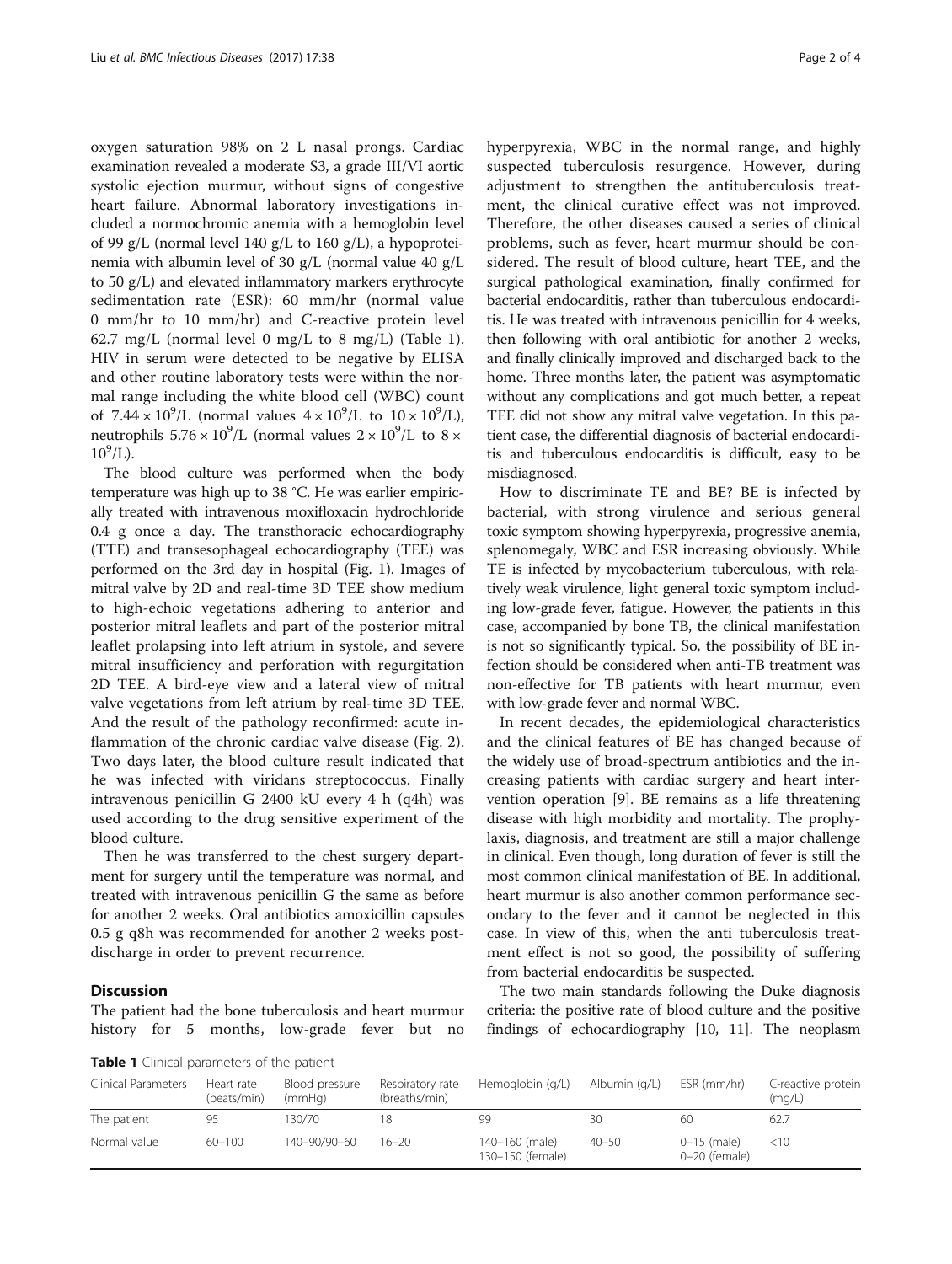<span id="page-2-0"></span>

formation is the most elementary pathological change of BE [\[12\]](#page-3-0). And it most commonly affect mitral valve, secondly aortic valve, in addition also affect pulmonary valve [[13](#page-3-0)]. Accordingly TEE was conducted decisively to help us to diagnosis in this case. At the same time, it also provides convenience for the subsequent surgical treatment, greatly reducing the mortality, improve the quality of life [\[9](#page-3-0), [14\]](#page-3-0).

# Conclusion

Clinical doctors should pay more attention to BE, especially the BE patients accompanied with susceptible factors, such as tuberculosis, HIV, intravenous drug abuse and so on. Early detection and diagnosis [\[15](#page-3-0)], timely and adequate antimicrobial therapy, and grasping the optimal and principle for surgery meantime, are the keys to cure patients with BE.